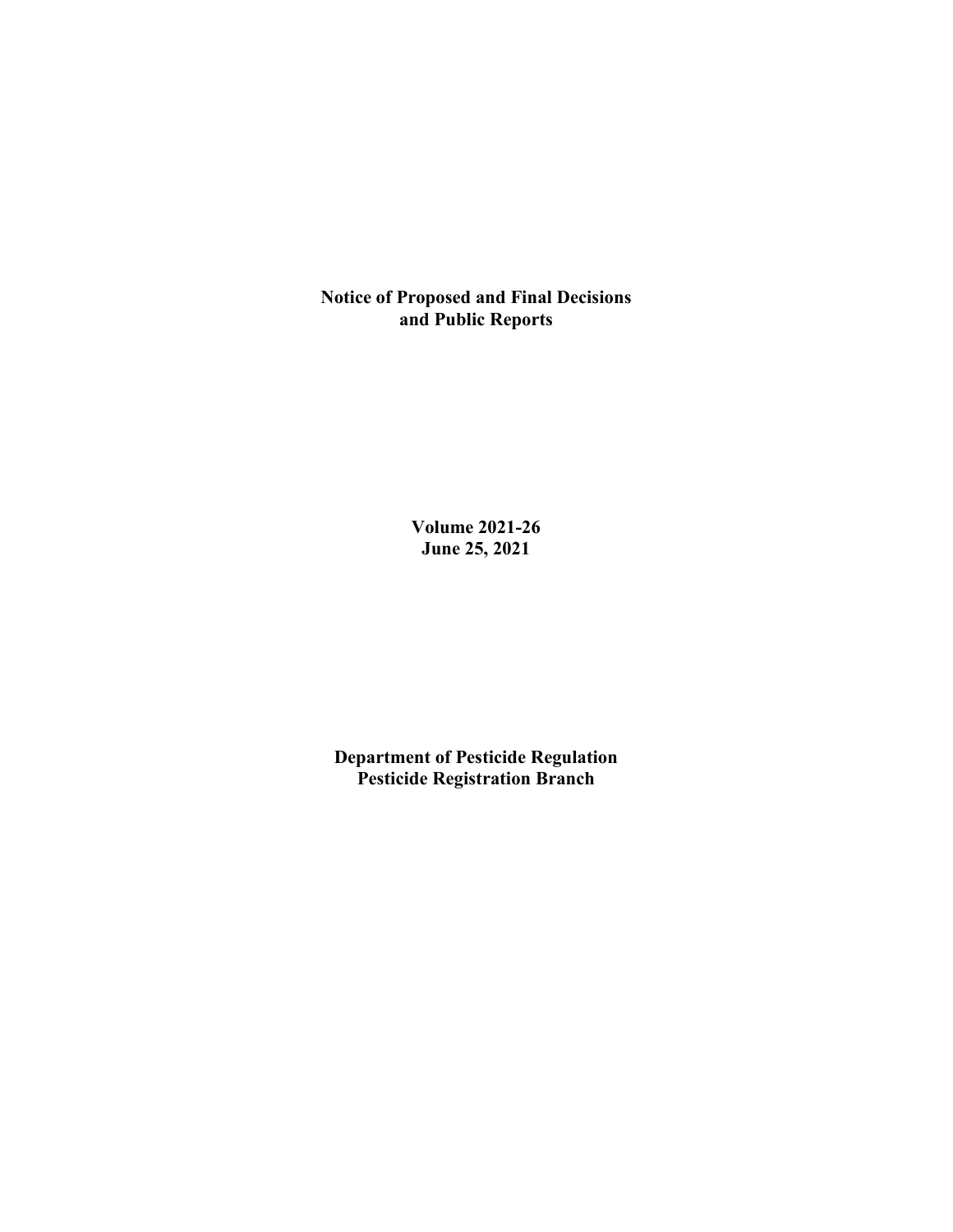# **NOTICE OF FINAL DECISIONS TO REGISTER PESTICIDE PRODUCTS AND WRITTEN EVALUATION**

Pursuant to Title 3, California Code of Regulations section 6255, the Director of the Department of Pesticide Regulation (DPR), files this Notice of Final Decisions to Register Pesticide Products with the Secretary of the Resources Agency for posting. This notice must remain posted for a period of 30 days for public inspection. Between the time DPR posts a proposed registration decision for public comment and DPR makes a final decision regarding the product, nonsignificant changes may be made to the product label (e.g., revising the product name, changing a master label to an end-use marketing label, correcting typographical errors). If the changes are not significant, DPR will not re-notice the product for public review and comment. However, if significant changes are made to the product label that substantially affect DPR's analysis on direct or indirect significant adverse environmental or human health impacts that can reasonably be expected to occur from the proposed decision, DPR will re-notice the product label for public review and comment.

In addition, for any product that is posted proposed to register as a conditional registration, the registrant may address the conditions of registration by providing the appropriate data or modifying the product label (e.g., remove use site, add "not for use in California" to a use site) during the posting period. If the registrant adequately addresses the conditions of registration during the posting period and the resulting change to the product label is not significant such that DPR must re-post the product label for review and public comment, DPR will post the product below, but will no longer have a "conditional" designation by the registration type.

For information about submitting a request for any documents related to this notice, please visit [https://www.cdpr.ca.gov/public\\_r.htm.](https://www.cdpr.ca.gov/public_r.htm)

To view the public report that was issued when the product was proposed for registration, click on the hyperlinked Tracking Number for the product.

*Tracking Number with hyperlink to public report – (EPA Registration Number) Applicant / Brand Name*

[297021](https://www.cdpr.ca.gov/docs/registration/nod/public_reports/297021.pdf) - (7969 - 336) BASF CORPORATION NEALTA MITICIDE USE: MITICIDE - FOR THE CONTROL OF MITES IN CROPS SUCH AS CITRUS, GRAPES, STRAWBERRIES, TOMATOES, POME FRUITS, AND TREE NUTS TYPE: SECTION 3 LABEL AMENDMENT - TO ADD SUPPLEMENTAL LABELING TO ADD USE ON STONE FRUIT ACTIVE INGREDIENT(S): **CYFLUMETOFEN** CAS NUMBER(S): 400882-07-7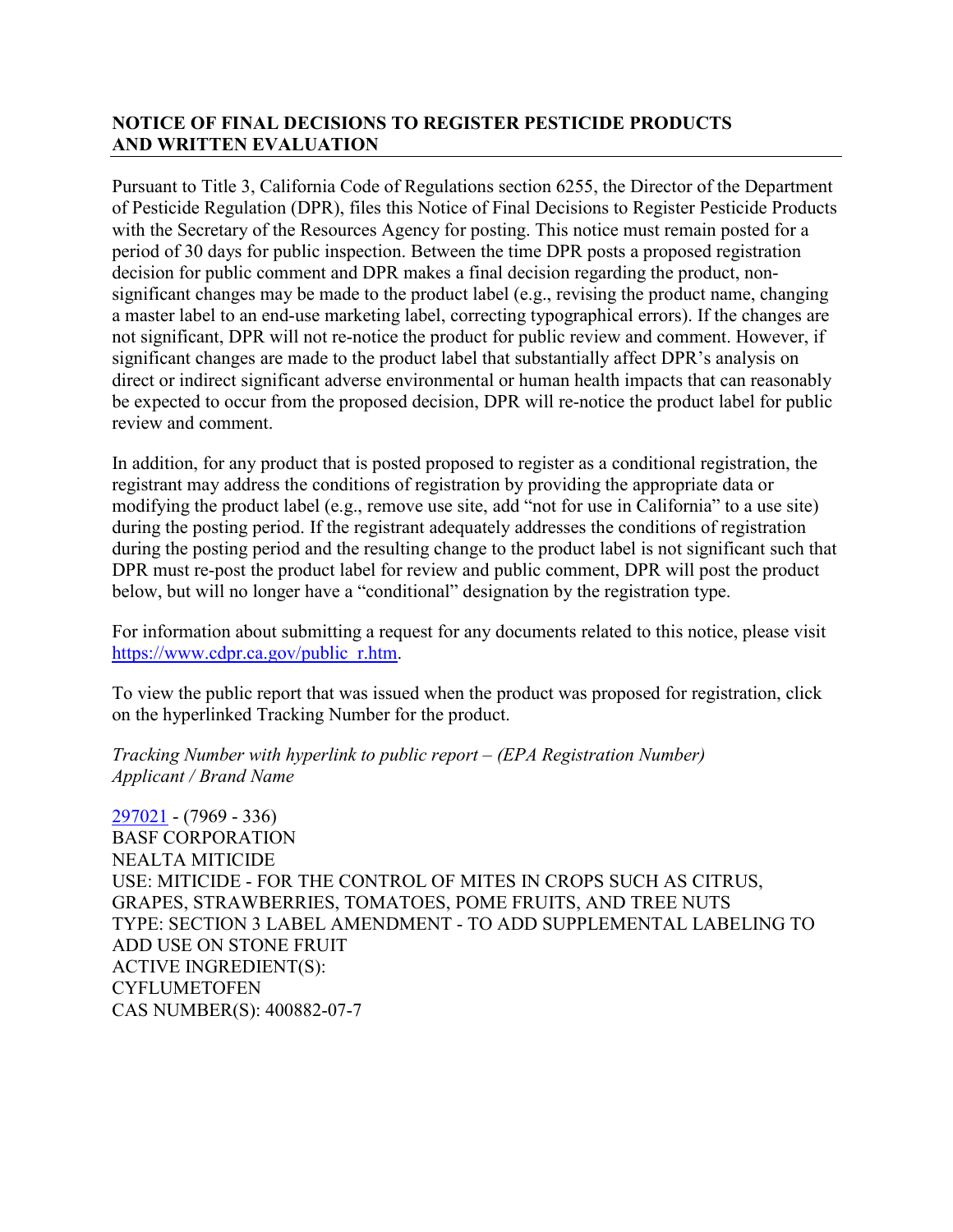**Notice of Final Decisions to Register (Continued) Page 2**

[296936](https://www.cdpr.ca.gov/docs/registration/nod/public_reports/296936.pdf) - (7969 - 311) BASF CORPORATION PRIAXOR XEMIUM BRAND FUNGICIDE USE: FUNGICIDE - FOR THE CONTROL OF DISEASES SUCH AS LEAF RUST, POWDERY MILDEW, AND YELLOW LEAF BLIGHT ON CROPS SUCH AS BARLEY, CORN, SUGAR BEETS, ALFALFA, BROCCOLI, AND RYE TYPE: SECTION 3 LABEL AMENDMENT - TO ADD IN-FURROW CONTROL OF RHIZOCTONIA SOLANI IN COTTON AND REVISE THE RESISTANCE MANAGEMENT SECTION AND THE TABLE 2 CROP-SPECIFIC DIRECTIONS ACTIVE INGREDIENT(S): FLUXAPYROXAD PYRACLOSTROBIN CAS NUMBER(S): 907204-31-3 , 175013-18-0

[297583](https://www.cdpr.ca.gov/docs/registration/nod/public_reports/297583.pdf) - (7969 - 276) BASF CORPORATION TREEVIX POWERED BY KIXOR HERBICIDE USE: HERBICIDE - FOR POSTEMERGENCE-DIRECTED BROADLEAF WEED CONTROL IN BEARING AND NONBEARING CITRUS FRUIT TREES, NUT TREES, OLIVE TREES, POMEGRANATE TREES, AND POME FRUIT TREES TYPE: SECTION 3 LABEL AMENDMENT - TO ADD A SUPPLEMENTAL LABEL FOR POSTEMERGENCE-DIRECTED BROADLEAF WEED CONTROL IN FIG TREES ACTIVE INGREDIENT(S): SAFLUFENACIL CAS NUMBER(S): 372137-35-4

[294314](https://www.cdpr.ca.gov/docs/registration/nod/public_reports/294314.pdf) - (70051 - 119) CERTIS USA, LLC LIFEGARD WG USE: FUNGICIDE - FOR THE CONTROL OF DISEASES SUCH AS DOWNY MILDEW, CITRUS CANKER, AND POWDERY MILDEW ON CROPS SUCH AS CUCUMBERS, BROCCOLI, LETTUCE, CARROTS, CRESS, AND ORANGES TYPE: SECTION 3 LABEL AMENDMENT - TO ADD CROPS SUCH AS ONION, CRANBERRIES, BUSHBERRIES, AND HEMP ACTIVE INGREDIENT(S): BACILLUS MYCOIDES ISOLATE J CAS NUMBER(S): (NO CAS NUMBER)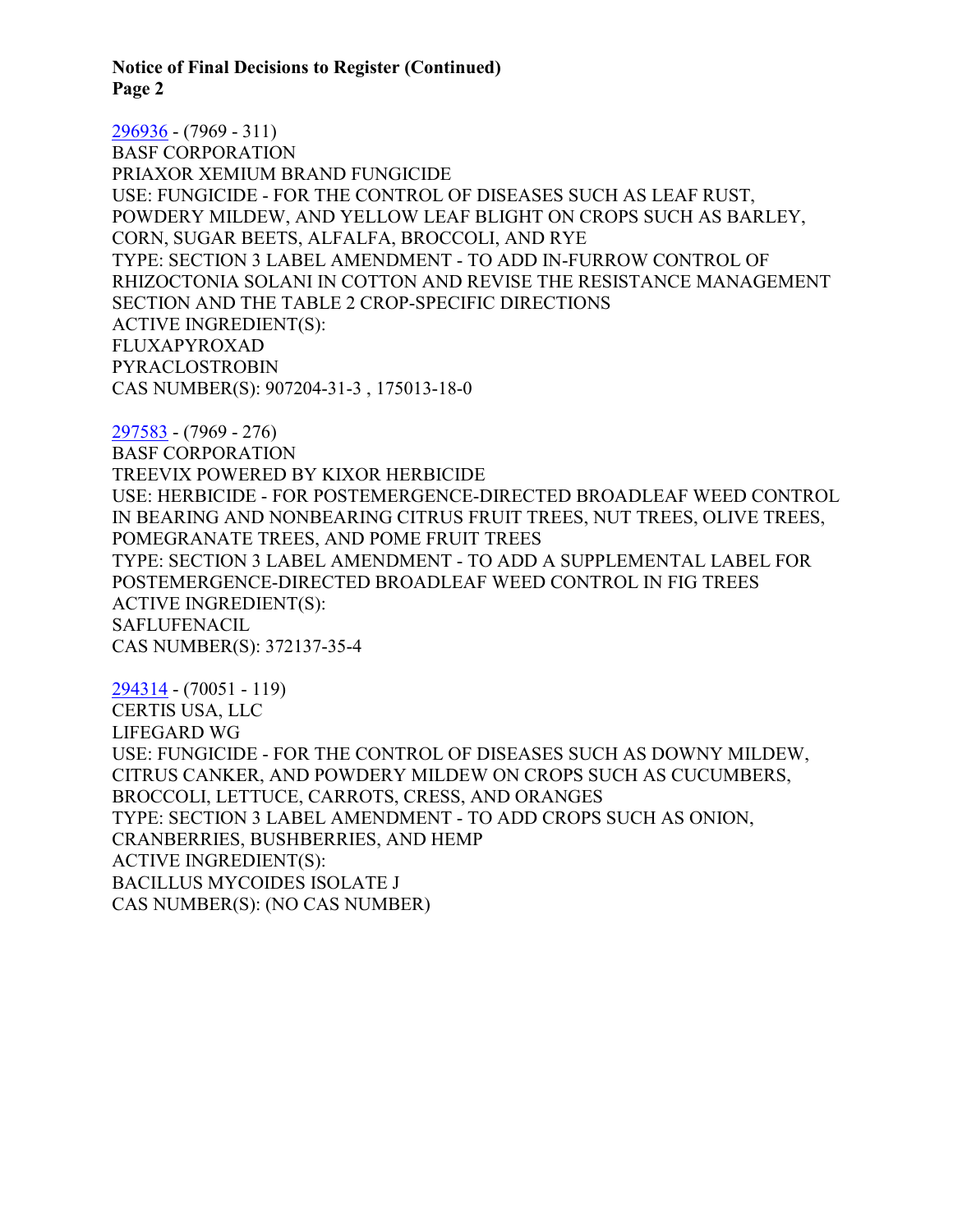#### **Notice of Final Decisions to Register (Continued) Page 3**

[286947](https://www.cdpr.ca.gov/docs/registration/nod/public_reports/286947.pdf) - (53883 - 415) CONTROL SOLUTIONS, INC. D-FENSE NXT USE: INSECTICIDE - FOR INDOOR AND OUTDOOR USE TO CONTROL INSECTS SUCH AS ANTS, COCKROACHES, AND BED BUGS IN AND AROUND SITES SUCH AS APARTMENTS, CAMPGROUNDS, HOTELS, NURSING HOMES, SCHOOLS, AND **WAREHOUSES** TYPE: SECTION 3 REGISTRATION - ACTIVE INGREDIENT(S): DELTAMETHRIN NOVALURON PYRIPROXYFEN CAS NUMBER(S): 52918-63-5 , 116714-46-6 , 95737-68-1

[296718](https://www.cdpr.ca.gov/docs/registration/nod/public_reports/296718.pdf) - (89152 - 4) ECOSTADT TECHNOLOGIES, LLC MASTER LABEL - ECOWORKS EC USE: FUNGICIDE, INSECTICIDE, MITICIDE, NEMATICIDE - FOR THE CONTROL OF INSECTS, MITES, NEMATODES, AND FUNGAL DISEASES SUCH AS GREENHOUSE WHITEFLIES, LEAF MINERS, AND SAN JOSE SCALES ON CROPS SUCH AS GREENHOUSE FOOD CROPS, DAFFODILS, DELPHINIUM, ORCHIDS, TULIPS, AND CHRISTMAS TREES TYPE: SECTION 3 LABEL AMENDMENT - CONDITIONAL - TO ADD USE ON HEMP, TO REVISE THE AERIAL APPLICATIONS SECTION, TO ADD TREE INJECTION CLAIMS, AND TO REVISE THE APPLICATION THROUGH CHEMIGATION SECTION ACTIVE INGREDIENT(S): MARGOSA OIL CAS NUMBER(S): 8002-65-1

[297231](https://www.cdpr.ca.gov/docs/registration/nod/public_reports/297231.pdf) - (53575 - 54) PACIFIC BIOCONTROL CORPORATION ISOMATE VMB USE: SPECIAL ACTIVITY - FOR USE AS A PHEROMONE AGAINST THE VINE MEALYBUG ON RAISIN, TABLE, AND WINE GRAPES TYPE: SECTION 3 REGISTRATION - ACTIVE INGREDIENT(S): LAVANDULYL SENECIOATE CAS NUMBER(S): 23960-07-8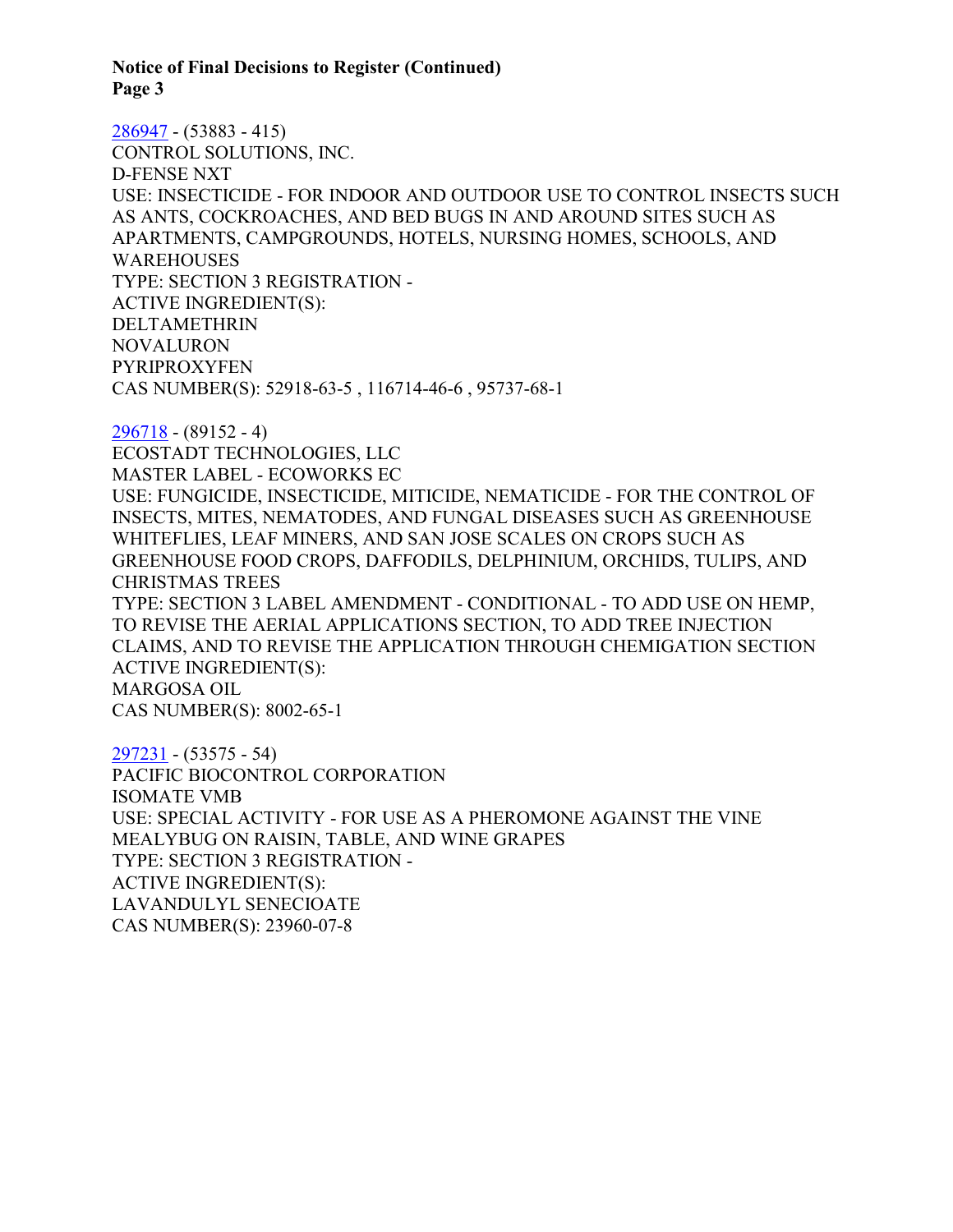# **Notice of Final Decisions to Register (Continued) Page 4**

## **Written Evaluation**

Pursuant to Title 3, California Code of Regulations section 6254, this notice includes a written evaluation of significant environmental points raised in comments submitted during the review and comment period required by Title 3, California Code of Regulations section 6253 for any of the products listed above.

# **DPR received no comments on the above listed products.**

*Original signed by Tulio Macedo 06/23/2021*

 Tulio Macedo, Chief Pesticide Registration Branch

Dated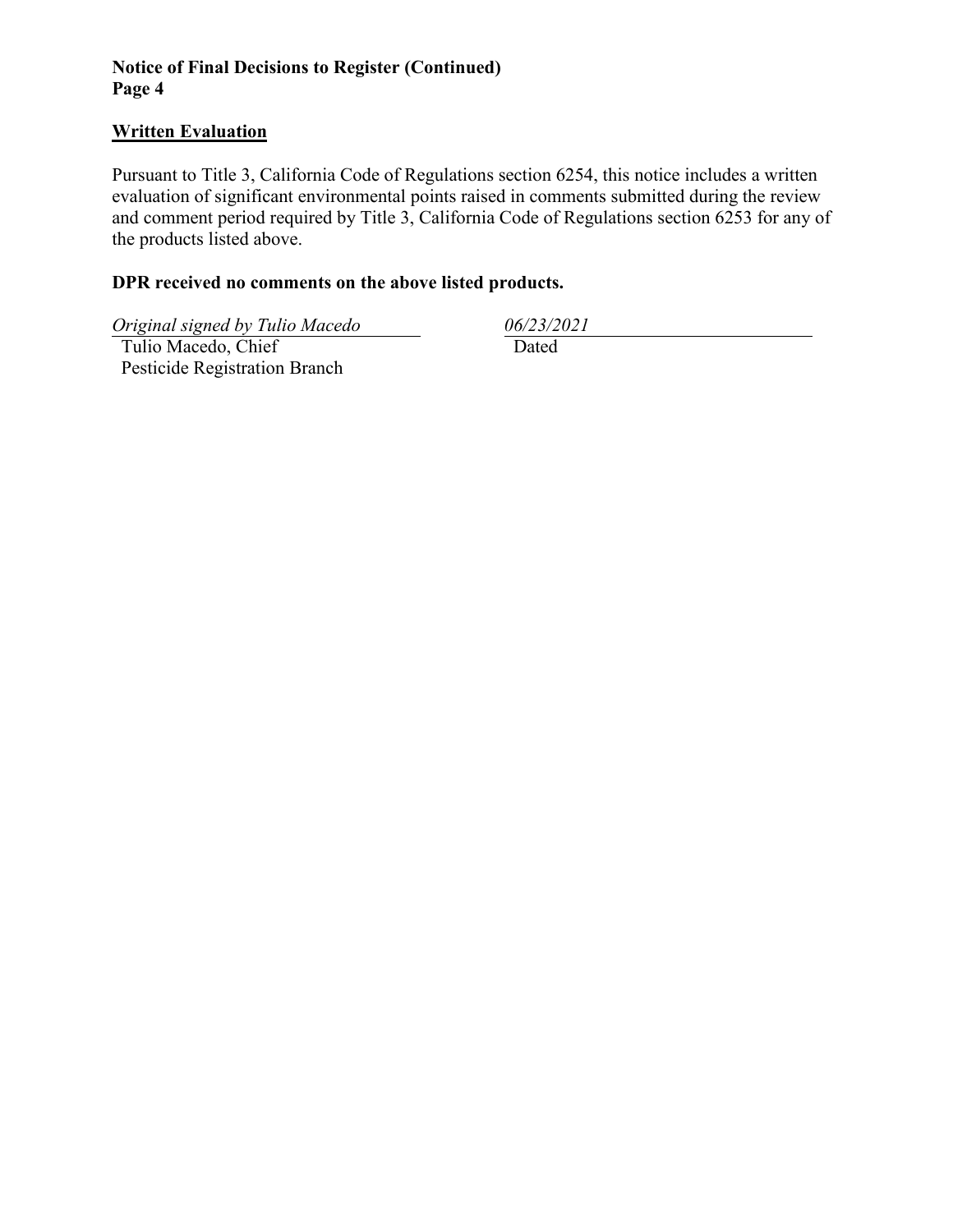## **NOTICE OF FINAL DECISIONS TO DENY PESTICIDE PRODUCTS**

Pursuant to Title 3, California Code of Regulations section 6255, the Director of the Department of Pesticide Regulation (DPR) files this Notice of Final Decisions to Deny Pesticide Products with the Secretary of the Resources Agency for posting. Unless specified, the reason for denial is that the required data was not submitted, was determined to be inadequate, or there was a likelihood of a significant adverse environmental effect anticipated from the use of these products in a manner consistent with its label. This action will not have a significant adverse impact on the environment. This notice must remain posted for a period of 30 days for public inspection. For information about submitting a request for any documents related to this notice, please visit [https://www.cdpr.ca.gov/public\\_r.htm.](https://www.cdpr.ca.gov/public_r.htm)

*Tracking Number – (EPA Registration Number) Applicant Brand Name*

294398 - (833 - 4) ALEX C. FERGUSSON LLC PER-OX USE: ANTIMICROBIAL, DISINFECTANT - FOR THE CONTROL OF ORGANISMS SUCH AS STAPHYLOCOCCUS AUREUS, KLEBSIELLA PNEUMONIAE, AND SACCHAROMYCES CEREVISIAE ON PREVIOUSLY CLEANED HARD, NON-POROUS FOOD CONTACT SURFACES IN SITES SUCH AS DAIRIES, WINERIES, BREWERIES, BEVERAGE PLANTS, MEAT AND POULTRY PROCESSING/ PACKAGING PLANTS, AND SEAFOOD AND PRODUCE PROCESSING/ PACKAGING PLANTS TYPE: SECTION 3 LABEL AMENDMENT - TO ADD TREATMENT OF RAW FRUIT AND VEGETABLE SURFACES AND PROCESS WATERS IN FOOD ESTABLISHMENTS; TO ADD FOGGING TO APPLICATION METHODS; AND TO ADD FOAM CLEANING OF FOOD AND NON-FOOD CONTACT SURFACES ACTIVE INGREDIENT(S): HYDROGEN PEROXIDE PEROXYACETIC ACID CAS NUMBER(S): 7722-84-1 , 79-21-0

296295 - (279 - 9596) FMC CORPORATION STEWARD EC INSECTICIDE USE: INSECTICIDE - FOR THE CONTROL OF INSECTS SUCH AS CATERPILLARS, CUTWORMS, AND GRASSHOPPERS ON CROPS SUCH AS ALFALFA, COTTON, KIDNEY BEANS, SOUTHERN PEAS, CORN, AND PEANUTS TYPE: SECTION 3 LABEL AMENDMENT - TO ADD POPCORN AS AN APPROVED CROP AND TO REVISE THE PRECAUTIONARY STATEMENTS, THE ENVIRONMENTAL HAZARDS STATEMENTS, AND THE INSECT RESISTANCE MANAGEMENT SECTION ACTIVE INGREDIENT(S): INDOXACARB CAS NUMBER(S): 173584-44-6